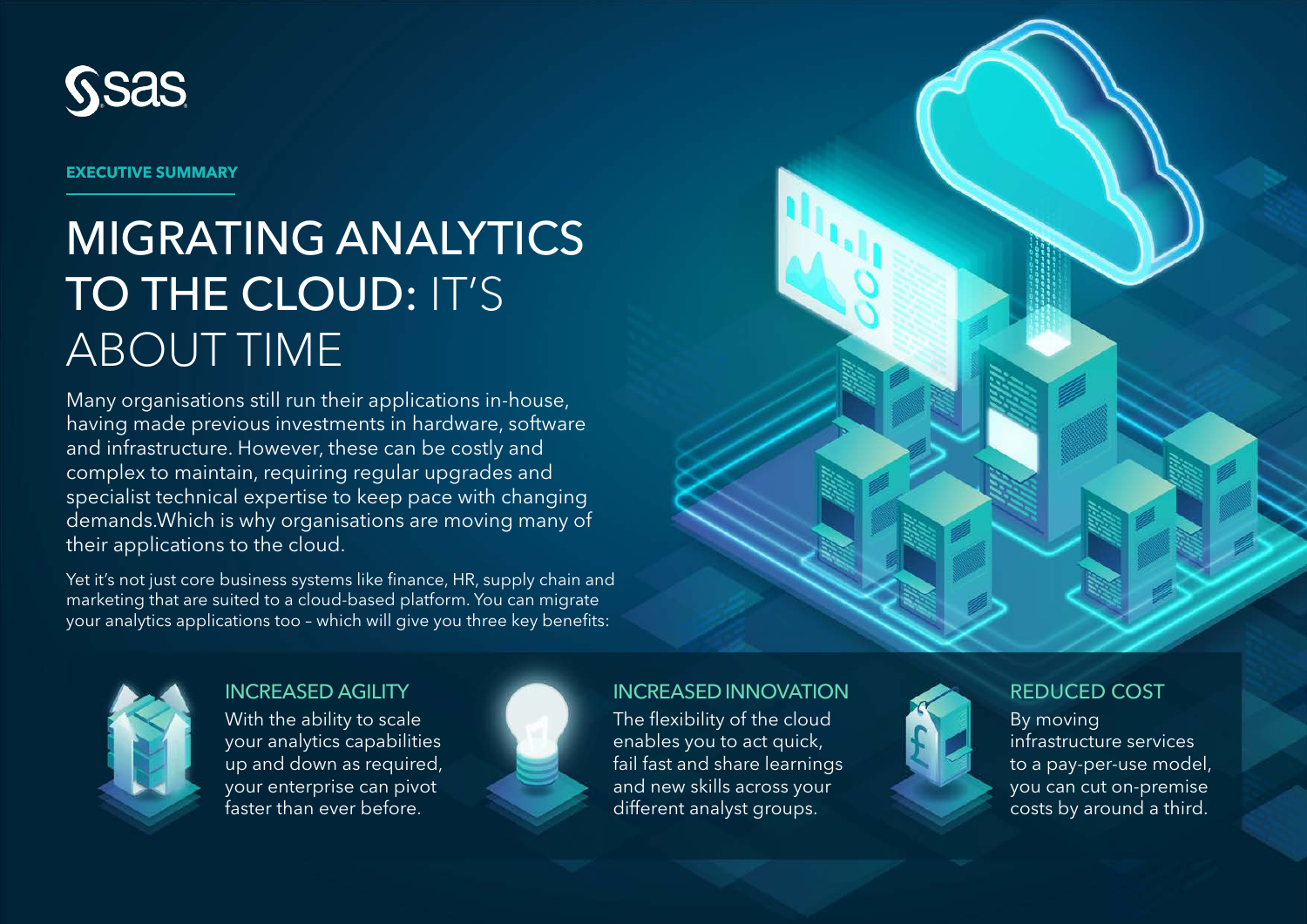### Why is the time right to migrate?

There are frequent debates about onpremise versus cloud. People often cite regulatory concerns, connectivity issues and network speed as good reasons to keep their data on-site.

Yet as organisations gain more experience of running applications in the cloud, they are building confidence to migrate their mission-critical services too – including analytics.

While there were initial concerns over data security, there's now a growing recognition that applications in the cloud can be more secure than onpremise – for example, there are several types of cyberattack that are more easily deflected in the cloud.

What's more, advances in technology are providing more deployment options. Enterprises can adopt a "cloud first" strategy or, through containerisation, achieve cloud benefits at the same time as protecting their investments in established apps and infrastructure.

#### Which approach should you choose?

Essentially, there are three ways to move applications to the cloud. They have different cost implications. They require varying degrees of effort. And they offer different levels of benefit.

# REHOSTING

This is where an application is moved 'as is' from on-premise to a public cloud service.

- ◆ Minimal recoding
- ◆ No changes for users
- **◆ Cost savings**
- $\blacktriangleright$  Basic scalability
- ◆ On-prem capacity is freed up
- $\mathsf{\times}$  Potential glitches in complex user interfaces
- **X** May not deliver the full benefits of native cloud apps

#### REPLATFORMING

Changes are made to an application that improve its performance in the cloud.

- ◆ New apps or variations can be launched quickly
- **X** Greater effort and cost involved
- Easy to scale resources up
	- and down
- Cost-effective storage



#### REPURCHASING

The application is recreated or written to run on the new cloud-native platform.

- Takes full advantage of cloud benefits
- Maximum agility, innovation and scalability
- Greatest effort & cost
- **X** Requires a lengthy, large-scope project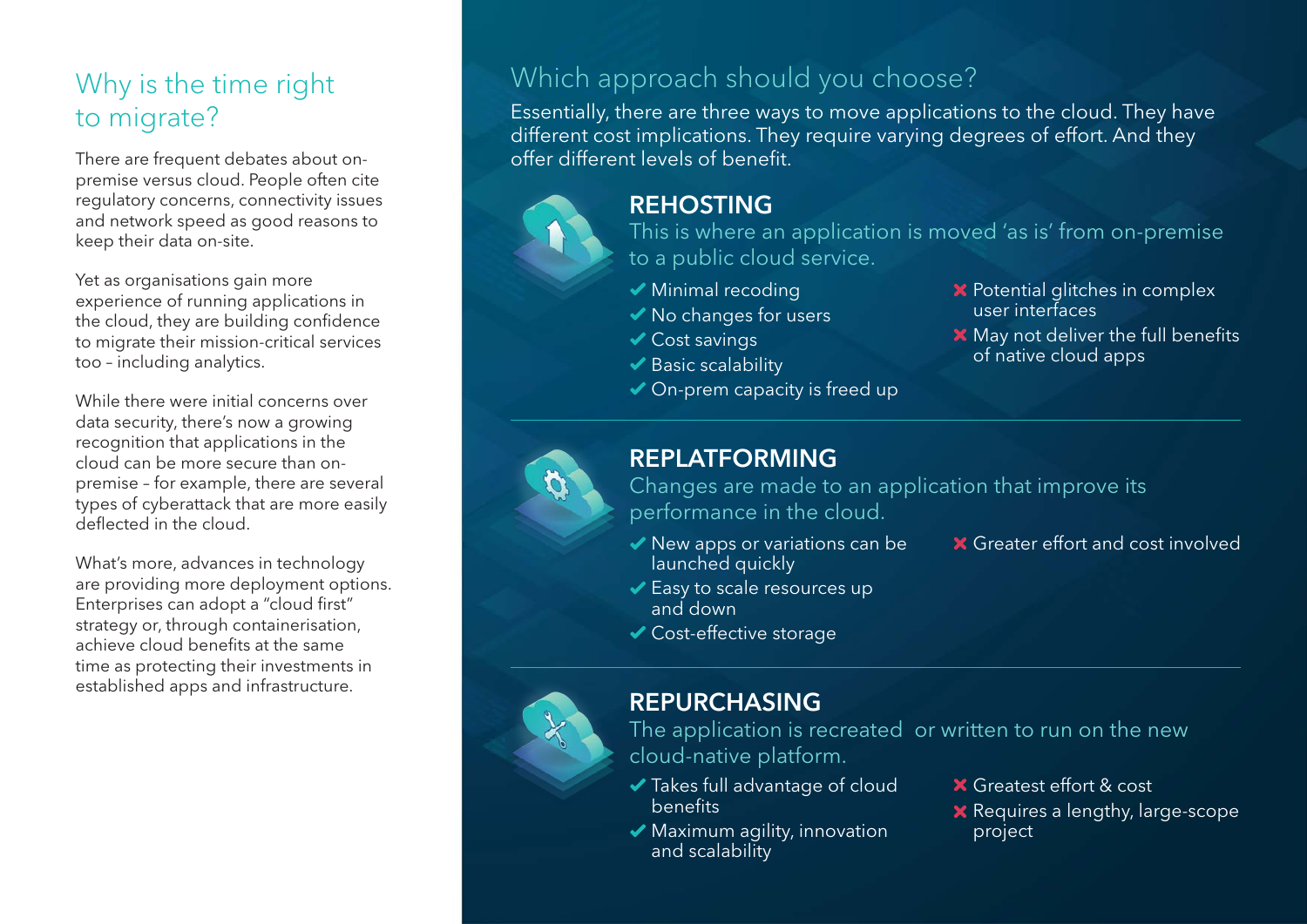## Could containers hold the key?

As you consider the different options for migrating analytics to the cloud, think also about the application architecture that would help you get the maximum benefit.

Containers, for example, offer the next evolution in virtual computing and help get more out of existing infrastructure resources. They use the minimum operating-system resources required to run a designated application. They are also portable, copyable, disposable and adjustable – offering an elastic utilisation of your underlying hardware infrastructure. Perfect if you need to scale up the environment.

In short, the more your applications can be containerised, the easier the migration.





#### Getting going

We see different patterns and paces for migrating analytics to the cloud. But the starting point should always be the same: identify what analytics assets you currently have and build an inventory of your data, programs and users.

If you have a good handle on your data assets and their use, you'll be better placed to determine how to format, migrate and access your data in the cloud. It helps enormously too if you have good discipline around model management.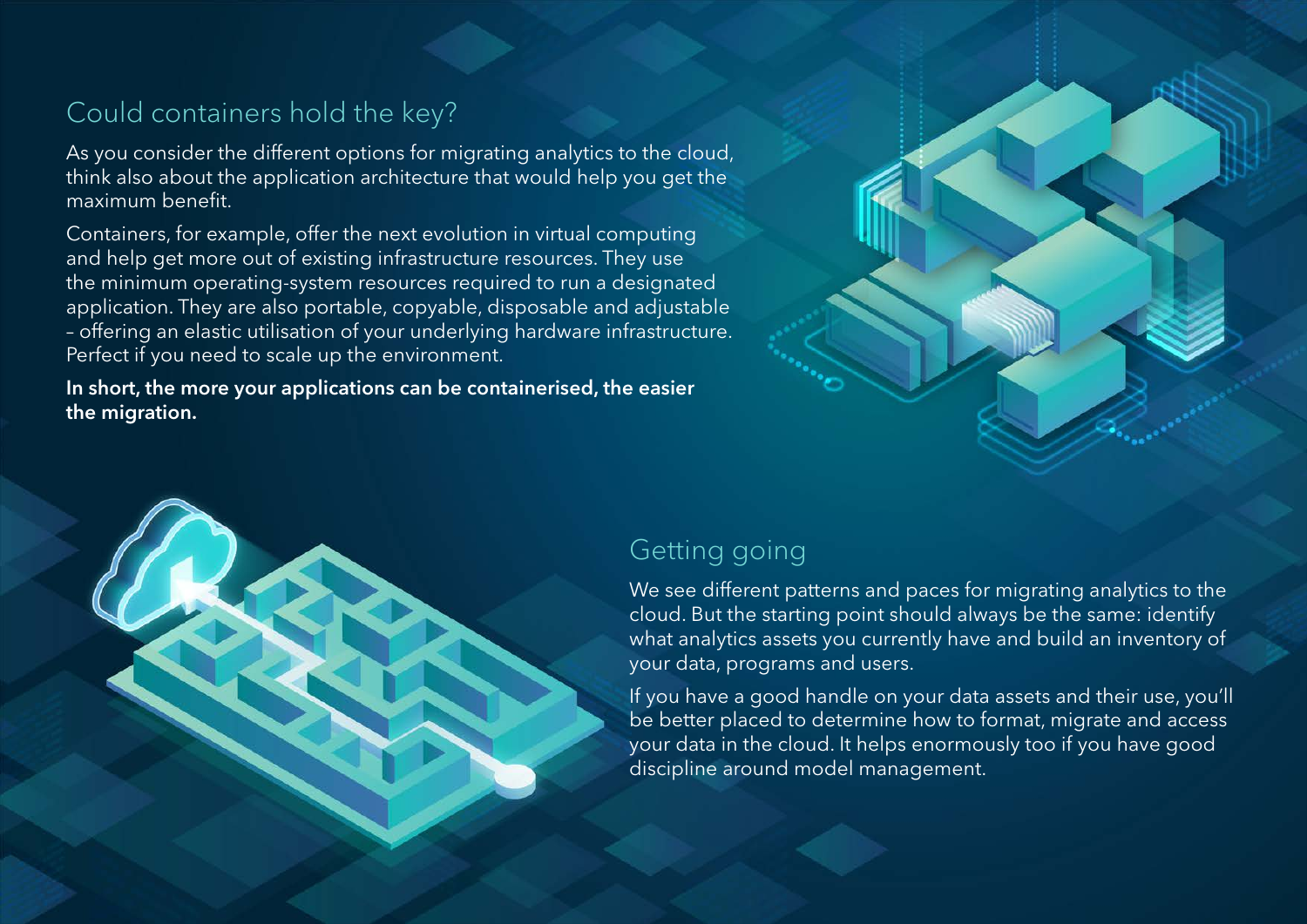#### Building consensus and creating a plan

Here are some key questions to ask as you build a business case for cloud analytics and prepare your migration plan:



#### Will cloud migration of our analytics really deliver us benefits and ROI?

How much capital is locked-up in IT infrastructure that would be freed for business investments if we shift to pay-as-you-go service models? How big is the differential between our peak and average compute demand, and is our infrastructure capacity sized for peak demand? How long does it take us to stand up computing environments compared to provisioning on-demand capacity from a cloud service? How long does it take to install new technologies in our infrastructure and put them into use?



#### What will success look like if we migrate analytics to the cloud?

What are our performance improvement expectations and KPIs for analytics in the cloud? Have we evaluated the migration options and developed a strategy in terms of priorities and pace? Do we have an adequate inventory of analytics program and data assets – and clarity about what we want to move? Have we mapped our analytic work patterns and user workflows, and assessed how cloud-based data warehouses and tools will support them?



#### Do we have the right cloud-based platform and architecture for both migration and operation?

Do we have the necessary skill sets and support for migration and operation in the cloud? Will the environment be scalable enough to run our biggest and most complex analytics jobs? Will the environment provide on-demand access to specialised tools and technologies, such as GPUs? What adjustments will we need to make to data architecture and formats to allow access in the cloud, and do we have a data migration strategy? How much will the user experience change, and how will we manage those changes? Will the management, governance and control of our analytics and data need to be adjusted for operation in the cloud? Do we have a thorough testing plan, so we can complete the migration with confidence?